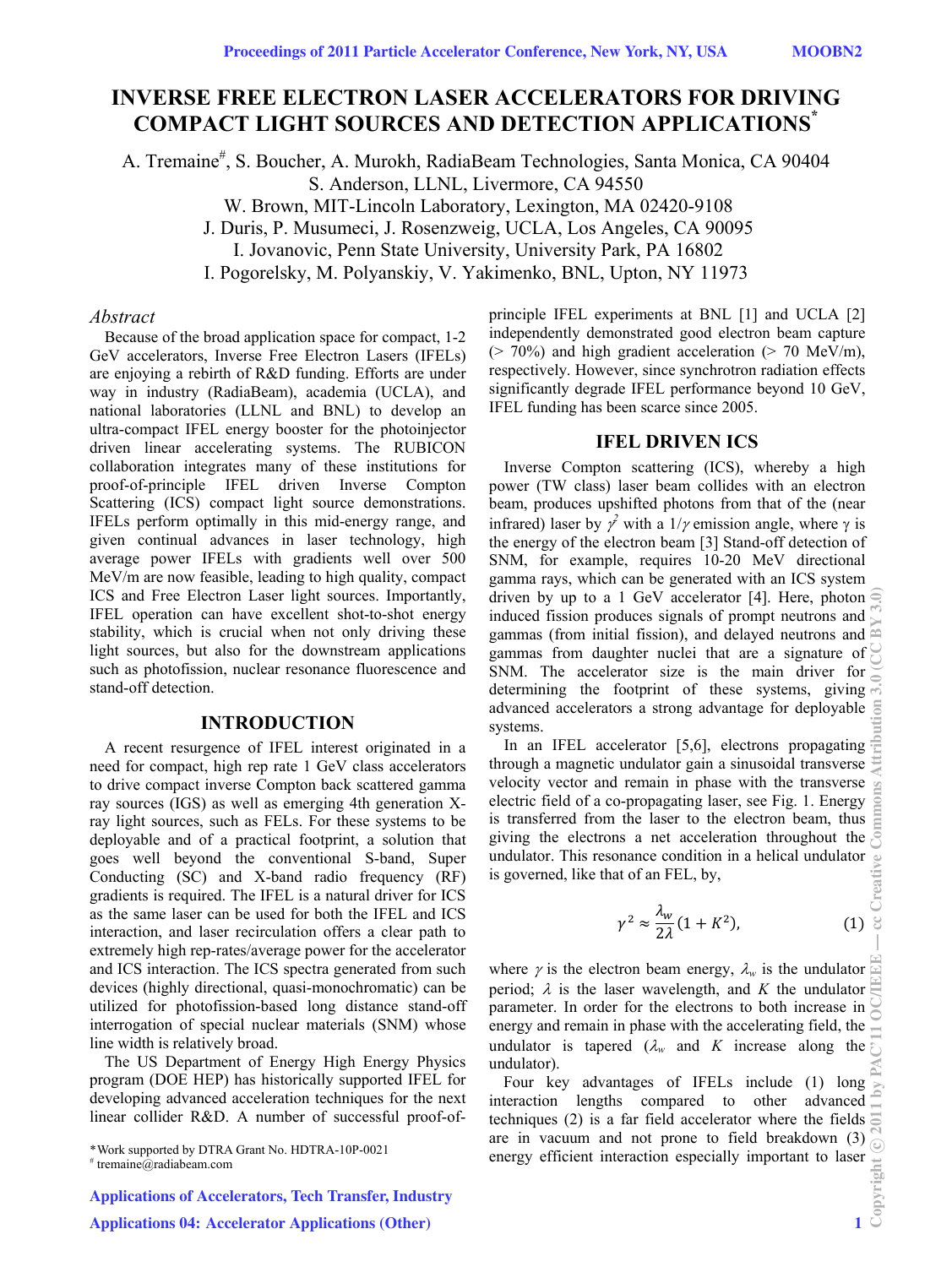

Figure 1: Interaction IFEL-ICS interaction Region with laser recirculation. Electron is injected from the right.

recirculation configurations (4) excellent output energy stability due to fixed configuration compared to nonlinear fluctuations.

When designing an IFEL, an optimized relationship between the IFEL drive laser Rayleigh range and total undulator length is  $L_u \sim 6z_r$ , where a tight focus increases intensity, but a larger Rayleigh range maximizes gradient over the entire undulator [7]. The maximum accelerating gradient, assuming optimized single stage helical undulator, is defined by a maximum magnetic field, which can be achieved in the gap. Using formalism presented in Ref. [7], with about  $\sim$  5 TW solid state laser (Ti:S), and using a state-of-the-art ambient temperature permanent magnet undulator, an accelerating gradient of about 500 MeV/m can be achieved. While such solid state laser driven system development is an ultimate goal of the IFEL program,  $10 \mu m CO_2$  lasers for the pilot IFEL have been traditionally used  $[1,2]$  due to practical aspects of satisfying resonant condition (Eq. 1) while operating at relatively low electrons energies.

Following this tradition, the RadiaBeam-UCLA-BNL-IFEL-CollaboratiON (RUBICON) collaboration was formed to explore IFEL driven Compton light sources. The three primary objectives of the RUBICON proof of principle experiments include 1) demonstrate high IFEL acceleration gradient ( $\sim$  200 MeV/m) and good capture ( $>$ 50%) in a half-meter long accelerating structure at the Accelerator Test Facility at BNL 2) develop and experimentally demonstrate laser recirculationreamplification to enable high average operation of IFEL in a pulse train mode and 3) demonstrate combined ICS/IFEL system in a pulse train mode.

For the integrated IFEL-ICS configuration, see Fig. 1, a single laser can drive both the IFEL and ICS interaction. If the laser is made to recirculate as shown in the figure, then the system's rep-rate can increase significantly, thus increasing the average power of the accelerator and ICS generated radiation. In Fig. 1, a photo-injector based low energy ( $\sim$  50 MeV) electron pulse train arrives from the right and passes first through the IFEL undulator, and then through the ICS interaction point (IP). For (recirculation) operation, after an electron pulse interacts with a laser pulse in the IP, the laser beam quality remains intact and it can be redirected into the IFEL undulator. The recirculated laser pulse accelerates the next electron bunch to the nominal energy (700-800 MeV), which in turn interacts at the IP with the next laser pulse to produce 12-15 MeV gammas. The IFEL process extracts not more than a few percent of the laser energy, hence, to achieve good system efficiency the laser pulse is re-amplified and re-circulated back towards IP. A gamma beam generated at the IP illuminates the stand-off target while the electron beam is disposed with the dipole magnet. The proposed system is very efficient, eliminating a 20+ meters long RF linear accelerator to drive ICS.

## **IFEL PARAMETERS**

The future near infrared (NIR) IFEL laser will deliver near 5 TW peak power in relatively inexpensive configurations for achieving gradients well in excess of 500 MeV/m. To achieve this power, shorter pulse lengths, and thus less per shot energy is desired. Both Ti:S and glass laser technology can lead to the required high power, high repetition rate femtosecond performance. Ti:S systems presently exist on the market,  $\sim 10$  mJ femtosecond pulses at the repetition rates of up to 1 kHz. Combined with the rapid development of high repetition rate photoinjector technology, development of such laser systems offer a sound path forward to high average power integrated IFEL-ICS systems.

Using 3-D IFEL simulations, the initial parameters for a high gradient IFEL to drive an ICS system for standoff detection were determined. The system was evaluated for the two cases: using a normal (room temperature) wiggler, and a cryogenically cooled wiggler for achieving higher peak field in the gap. The normal conducting schemes is shown in Table 1 and based on the up to date state-of-theart technological capabilities. In the context of the stand off detection – due to a relatively broad photofission

## **Applications of Accelerators, Tech Transfer, Industry Applications 04: Accelerator Applications (Other)**